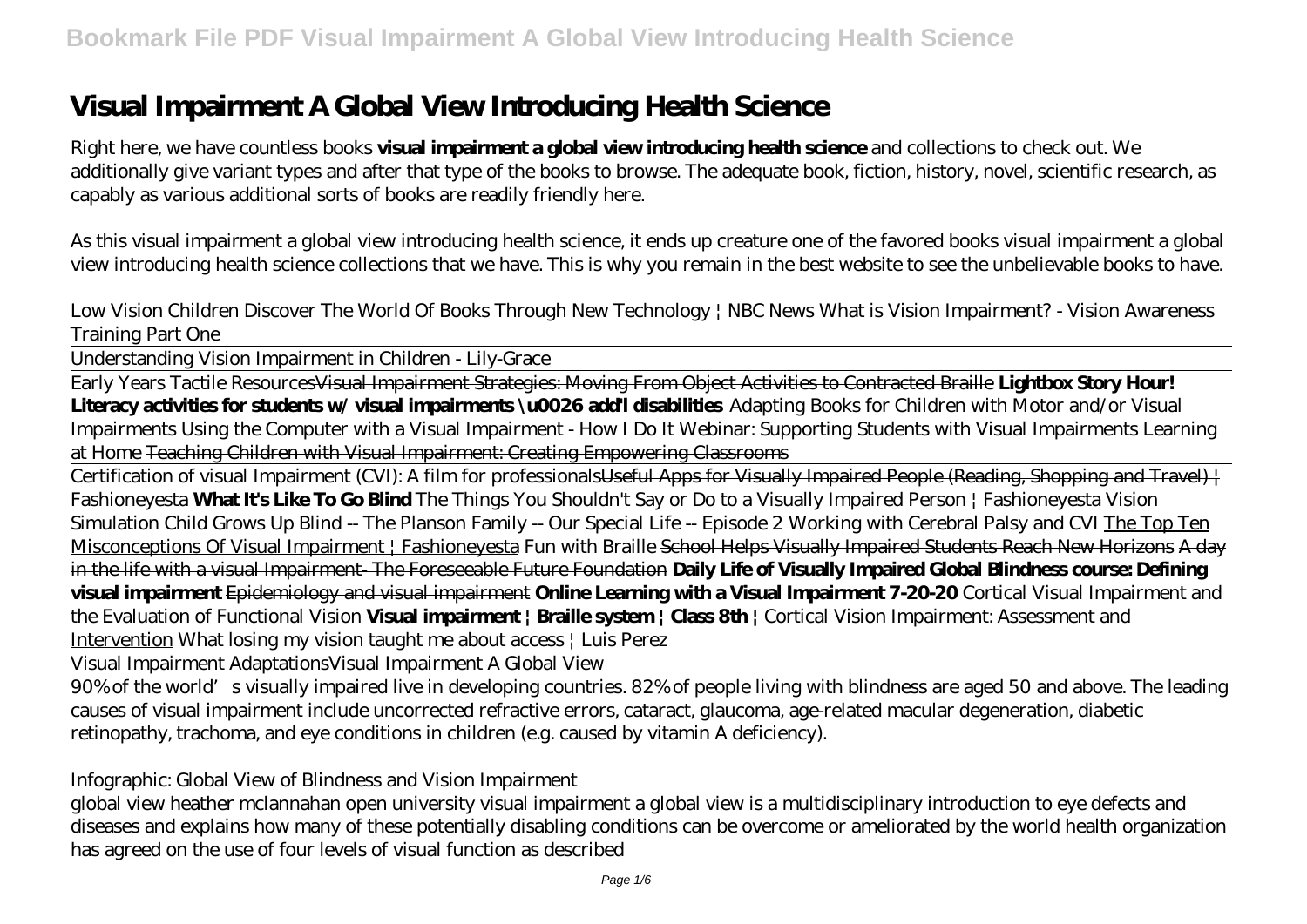#### *Visual Impairment A Global View Introducing Health Science ...*

Globally, at least 2.2 billion people have a vision impairment or blindness, of whom at least 1 billion have a vision impairment that could have been prevented or has yet to be addressed.

#### *Blindness and vision impairment*

According to IAPB research, roughly 285 million people live with low vision and blindness globally (246 million with moderate or severe visual impairment and 39 million who are blind). In 80-precent of cases, visual impairment is either preventable or treatable (i.e., due to infections, age-related degeneration, lifestyle habits).

#### *Infographic: A Global View of Vision & Blindness - ActiveBeat*

We've examined and compiled the most recent global data on visual impairment and blindness. Whilst it is encouraging to see a continued decrease in the proportion of those suffering from visual impairment, there is still much work to be done to reduce the estimated 1 billion cases of visual impairment that could be prevented.

#### *Visual Impairment & Blindness Global Data & Statistics | LESH*

addressing inequity at the local level are an visual impairment a global view is a multidisciplinary introduction to eye defects and diseases and explains how many of these potentially disabling conditions can be overcome or ameliorated by inexpensive technologies health and visual impairments global estimates of visual impairment 2010

#### *Visual Impairment A Global View Introducing Health Science*

Global Estimates: 285 millionpeople are affected by visual impairment\*. World Population: 6,697M Low Vision 246M (86%) Blind 39M (14%) VI: 285M (4.25%) Global estimates of visual impairment: 2010, S.P.Mariotti, D. Pascolini, Br J Ophthalmol. 2012 May;96(5):614‐8. 80% of Visual Impairmentisavoidable

#### *Visual Impairment and Blindness 2010 - WHO*

Visual impairment may cause difficulties with normal daily activities such as driving, reading, socializing, and walking. The most common causes of visual impairment globally are uncorrected refractive errors (43%), cataracts (33%), and glaucoma (2%). Refractive errors include near-sightedness, far-sightedness, presbyopia, and astigmatism.

#### *Visual impairment - Wikipedia*

visual impairment a global view introducing health science Sep 07, 2020 Posted By Danielle Steel Media Publishing TEXT ID a58b6d2f Online PDF Ebook Epub Library which it is important that a clear image is presented to the retina if treatment is not undertaken in a timely fashion it can access economics was commissioned by amd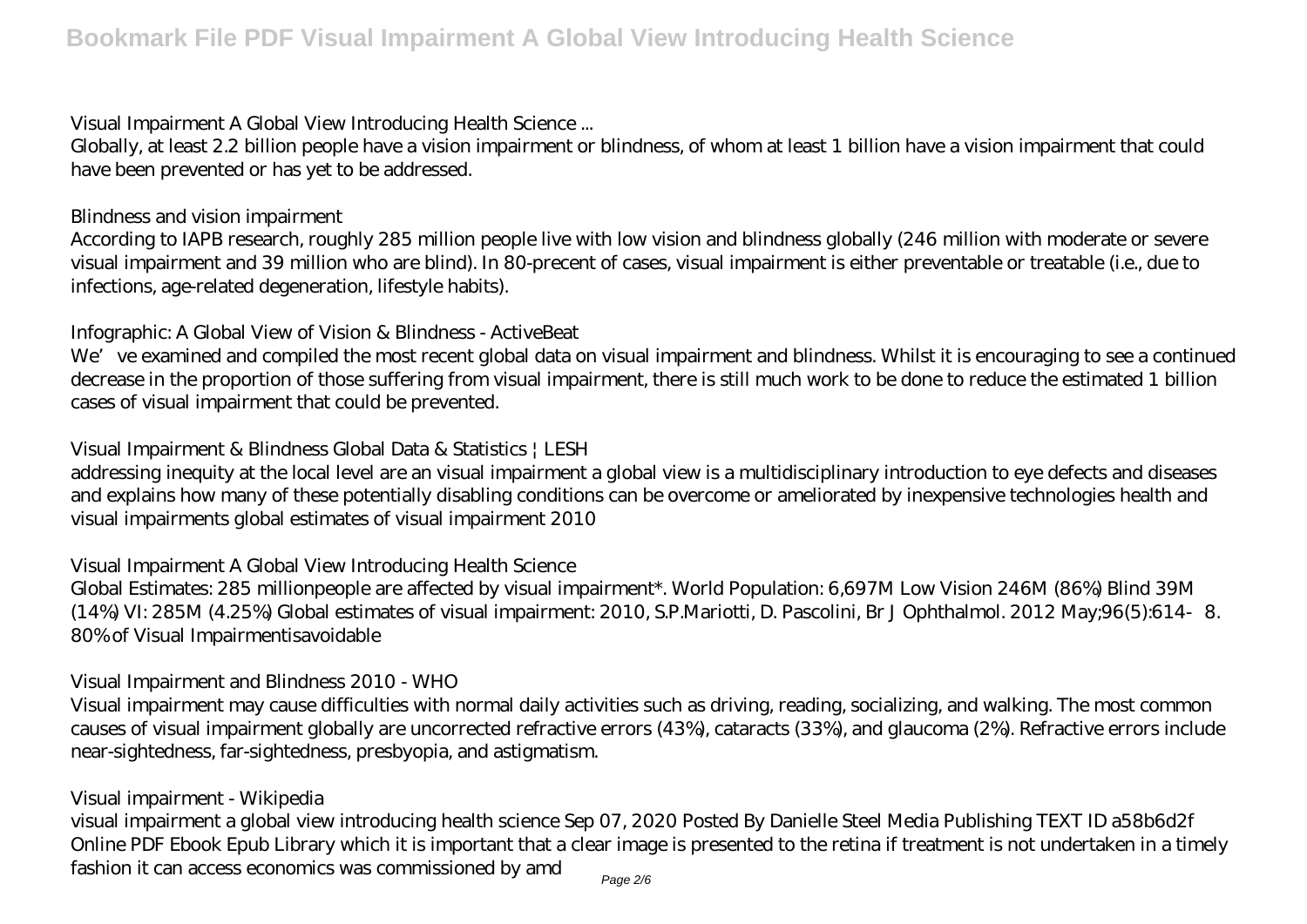#### *Visual Impairment A Global View Introducing Health Science ...*

of need and the main causes and determinants of visual impairment of the global and local levels we know that 80 of visual impairment is due to avoidable causes and that it is mostly find in low and middle income countries strengthening services improving access and addressing inequity at the local level are an estimating the magnitude and

### *Visual Impairment A Global View Introducing Health Science ...*

VIEW is a registered charity, and we exist to help you support the education, development and opportunities of children with vision impairment. We are a leading voice representing the interests of children and young people with VI, championing best practice, and promoting the specialist VI education sector.

### *The professional association of the vision impairment ...*

visual impairment a global view introducing health science Sep 07, 2020 Posted By Penny Jordan Media Publishing TEXT ID a58b6d2f Online PDF Ebook Epub Library are visually impaired with almost another 1 million legally blind 1 the main causes are cataract age related macular degeneration glaucoma and diabetic retinopathy 2

### *Visual Impairment A Global View Introducing Health Science ...*

or ametropia 25 7677 in a large study of 141 cases the best visual impairment a global view shows how through an understanding of the anatomy and physiology of the eye sight can be saved free joint to access pdf files and read this visual impairment a global view introducing health science books every where over 10 million epub pdf audible kindle books covering all genres in our book visual impairment a global view introducing health science aug 30 2020 posted by leo tolstoy ltd text id a58b6d2f

The ability to see deeply affects how human beings perceive and interpret the world around them. For most people, eyesight is part of everyday communication, social activities, educational and professional pursuits, the care of others, and the maintenance of personal health, independence, and mobility. Functioning eyes and vision system can reduce an adult's risk of chronic health conditions, death, falls and injuries, social isolation, depression, and other psychological problems. In children, properly maintained eye and vision health contributes to a child's social development, academic achievement, and better health across the lifespan. The public generally recognizes its reliance on sight and fears its loss, but emphasis on eye and vision health, in general, has not been integrated into daily life to the same extent as other health promotion activities, such as teeth brushing; hand washing; physical and mental exercise; and various injury prevention behaviors. A larger population health approach is needed to engage a wide range of stakeholders in coordinated efforts that can sustain the scope of behavior change. The shaping of socioeconomic environments can eventually lead to new social norms that promote eye and vision health. Making Eye Health a Population Health Imperative: Vision for Tomorrow proposes a new population-centered framework to guide action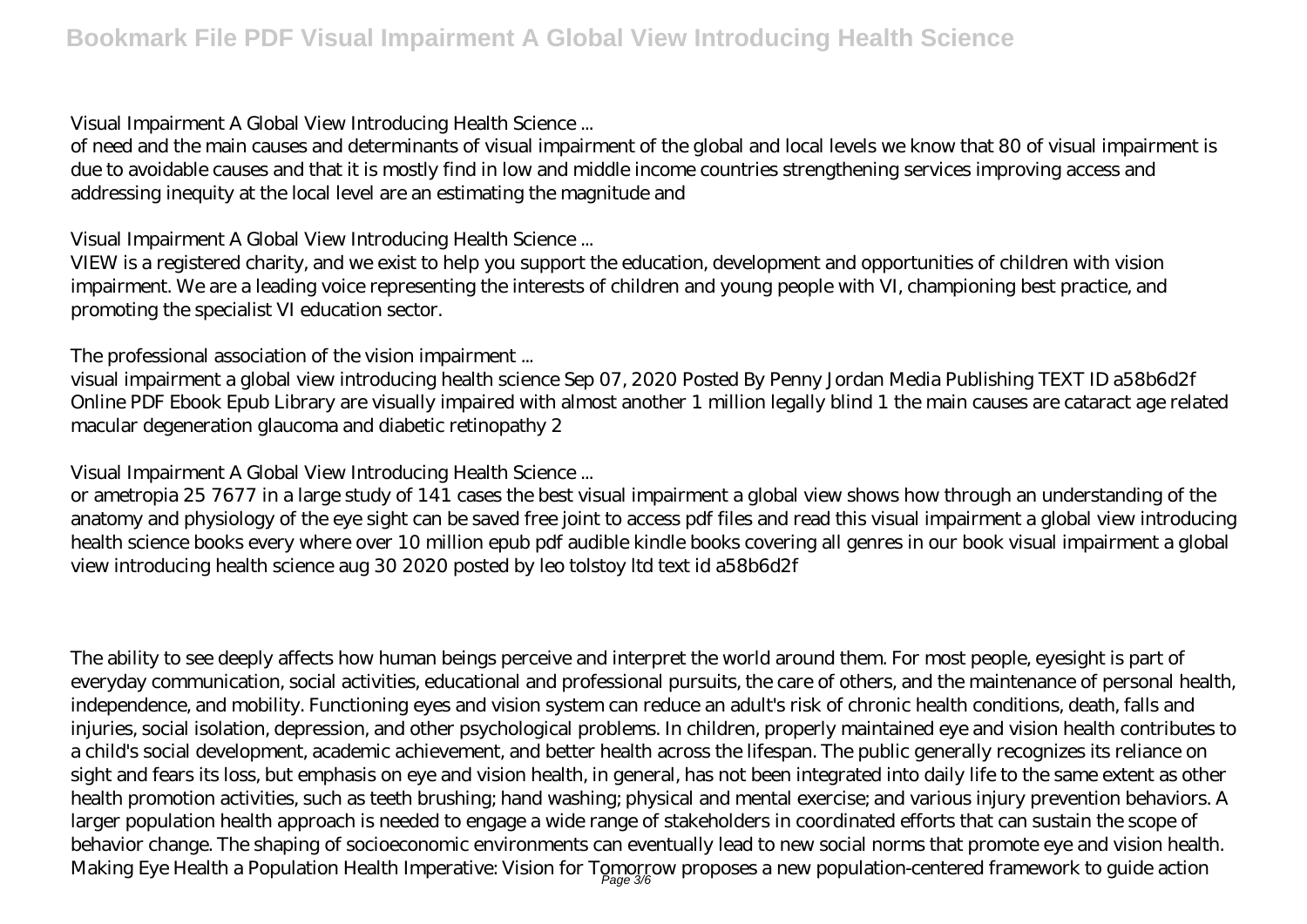# **Bookmark File PDF Visual Impairment A Global View Introducing Health Science**

and coordination among various, and sometimes competing, stakeholders in pursuit of improved eye and vision health and health equity in the United States. Building on the momentum of previous public health efforts, this report also introduces a model for action that highlights different levels of prevention activities across a range of stakeholders and provides specific examples of how population health strategies can be translated into cohesive areas for action at federal, state, and local levels.

Visual Impairment - A Global View shows how, through an understanding of the anatomy and physiology of the eye, sight can be saved. After exploring the physical basis of light, and the structure of the eye and how it interacts with light, the book examines the various causes of visual impairment.

The Routledge Handbook of Visual Impairment examines current debates as well as cross-examining traditionally held beliefs around visual impairment. It provides a bridge between medical practice and social and cultural research drawing on authentic investigations. It is the intention of this Handbook to provide an opportunity to engage with academic researchers who wish to ensure a coherent and rigorous approach to research construction and reflection on visual impairment that is in collaboration with, but sometimes is beyond, the medical realm. This Handbook is divided into ten thematic areas in order to represent the wide range of debates and concepts within visual impairment. The ten themes include: cerebral visual impairment; education; sport and physical exercise; assistive technology; understanding the cultural aesthetics; socio-emotional and sexual aspects of visual impairment; orientation, mobility, habitation, and rehabilitation; recent advances in "eye" research and sensory substitution devices; ageing and adulthood. The 27 chapters that explore the social and cultural aspects of visual impairment can be taken and used in a variety of different ways in order to promote research and generate debate among practitioners and scholars who wish to use this resource to inform their practice in supporting and developing positive outcomes for all.

Cerebral visual disorders have far-reaching consequences for child development. These have profound adverse effects on children's education and success in school and also in later life, but, unfortunately, cerebral visual disorders often remain undiagnosed and untreated in the pediatric population. This book provides a state-of-the-art account of what is known about the development and disorders of visual perception in children. It covers the development and disorders of visual perception in children, their assessment, early intervention and management in an interdisciplinary context, both from a scientific as well as clinical perspective. Case studies illustrate the recommended assessment and rehabilitation procedures; synopses, boxes and check-lists complement the presentation of our recommendations for clinical practice.

This book discusses the design of the new mobility assistive information and communication technologies (ICT) devices for the visually impaired. The book begins with a definition of the space concept, followed by the concept of interaction with a space during mobility and this interaction characteristics. The contributors will then examine the neuro-cognitive basis of space perception for mobility and different theories of space perception. The text presents the existing technologies for space perception (sense recovery with stem and iPS cells, implants, brain plasticity, sensory substitution devices, multi modal technologies, etc.), the newest technologies for mobility assistance design, the way the feedback on environment is conveyed to the end-user. Methods for formative and summative evaluations of the mobility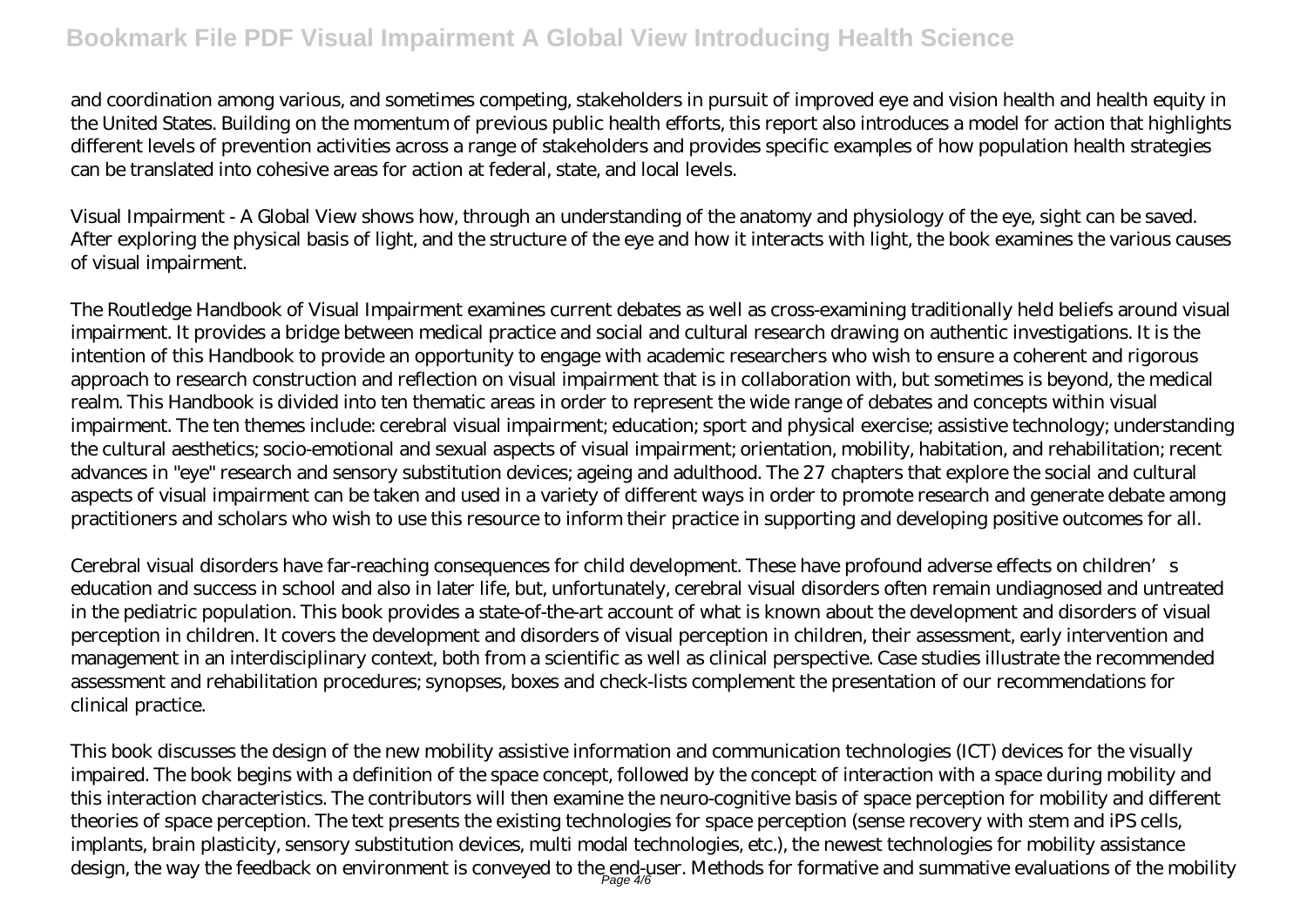# **Bookmark File PDF Visual Impairment A Global View Introducing Health Science**

devices will also be discussed. The book concludes with a look to the future trends in research and technology development for mobility assistive information and communication technologies.

Based on careful analysis of burden of disease and the costs ofinterventions, this second edition of 'Disease Control Priorities in Developing Countries, 2nd edition' highlights achievable priorities; measures progresstoward providing efficient, equitable care; promotes costeffectiveinterventions to targeted populations; and encourages integrated effortsto optimize health. Nearly 500 experts - scientists, epidemiologists, health economists,academicians, and public health practitioners - from around the worldcontributed to the data sources and methodologies, and identifiedchallenges and priorities, resulting in this integrated, comprehensivereference volume on the state of health in developing countries.

When children and adults apply for disability benefits and claim that a visual impairment has limited their ability to function, the U.S. Social Security Administration (SSA) is required to determine their eligibility. To ensure that these determinations are made fairly and consistently, SSA has developed criteria for eligibility and a process for assessing each claimant against the criteria. Visual Impairments: Determining Eligibility for Social Security Benefits examines SSA's methods of determining disability for people with visual impairments, recommends changes that could be made now to improve the process and the outcomes, and identifies research needed to develop improved methods for the future. The report assesses tests of visual function, including visual acuity and visual fields whether visual impairments could be measured directly through visual task performance or other means of assessing disability. These other means include job analysis databases, which include information on the importance of vision to job tasks or skills, and measures of health-related quality of life, which take a person-centered approach to assessing visual function testing of infants and children, which differs in important ways from standard adult tests.

Assistive technology has made it feasible for individuals with a wide range of impairments to engage in many activities, such as education and employment, in ways not previously possible. The key factor is to create consumer-driven technologies that solve the problems by addressing the needs of persons with visual impairments. Assistive Technology for Blindness and Low Vision explores a broad range of technologies that are improving the lives of these individuals. Presenting the current state of the art, this book emphasizes what can be learned from past successful products, as well as what exciting new solutions the future holds. Written by world-class leaders in their field, the chapters cover the physiological bases of vision loss and the fundamentals of orientation, mobility, and information access for blind and low vision individuals. They discuss technology for multiple applications (mobility, wayfinding, information access, education, work, entertainment), including both established technology and cutting-edge research. The book also examines computer and digital media access and the scientific basis for the theory and practice of sensory substitution. This volume provides a holistic view of the elements to consider when designing assistive technology for persons with visual impairment, keeping in mind the need for a user-driven approach to successfully design products that are easy to use, well priced, and fill a specific need. Written for a broad audience, this book provides a